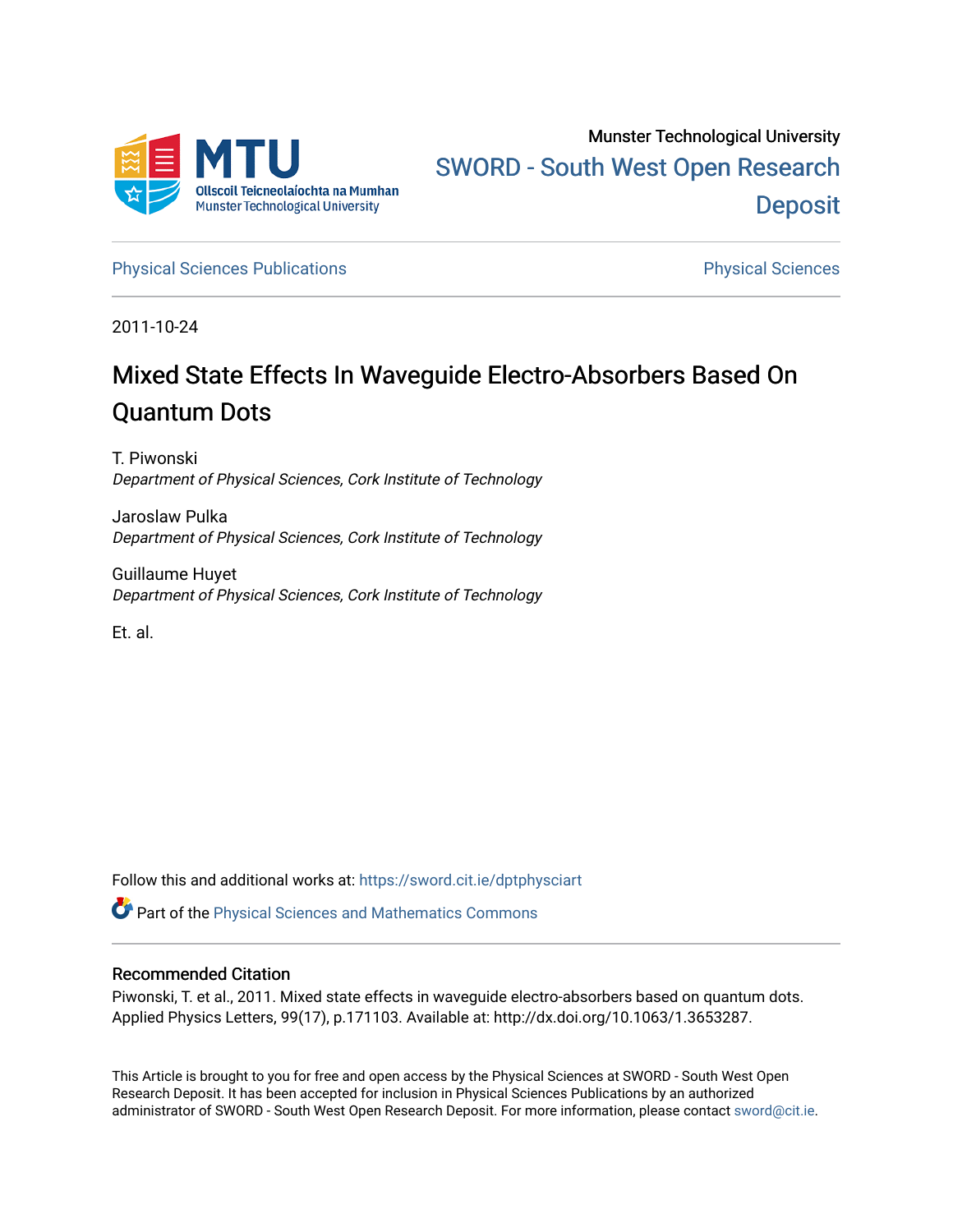## [Mixed state effects in waveguide electro-absorbers based on quantum dots](http://dx.doi.org/10.1063/1.3653287)

T. Piwonski,<sup>1,2</sup> J. Pulka,<sup>1,2</sup> G. Huyet,<sup>1,2</sup> J. Houlihan,<sup>3,a)</sup> E. A. Viktorov,<sup>4</sup> and T. Erneux<sup>4</sup> <sup>1</sup>Department of Applied Physics, Cork Institute of Technology, Ireland <sup>2</sup>Tyndall National Institute, Lee Maltings, Cork, Ireland  $^3$ Department of Computing, Maths and Physics, Waterford Institute of Technology, Ireland

<sup>4</sup>Université Libre de Bruxelles, Optique Nonlinéaire Théorique, Campus Plaine, Code Postal 231,

1050 Bruxelles, Belgium

(Received 1 September 2011; accepted 29 September 2011; published online 24 October 2011)

Multi-pulse heterodyne pump-probe measurements are used to investigate the reverse bias dynamics of InAs/GaAs quantum dots in a waveguide structure. Using a femtosecond pulse, we simultaneously populate high energy ground states and low energy excited states and measure the resulting gain and phase dynamics over the bandwidth of the pulse. We identify a  $\sim$  5 ps timescale in the phase dynamics which can be associated with low energy ground states outside the pulse bandwidth and may provide an explanation for the deterioration of monolithic mode locked laser performance at high reverse voltages.  $\odot$  2011 American Institute of Physics. [doi:[10.1063/1.3653287\]](http://dx.doi.org/10.1063/1.3653287)

Semiconductor quantum dot (QD) based optical materials have been studied intensively in recent years due to their unique blend of atomic and solid state physics.<sup>1</sup> Notable applications include monolithic mode-locked lasers (MMLLs),<sup>2</sup> electro-absorption modulators,<sup>3</sup> saturable absorber mirrors,<sup>4</sup> and broad band emitters.<sup>5</sup> In investigations of the carrier dynamics of such materials, time-resolved pump-probe spectroscopy has proved a useful tool, an early example being the impact of different carrier types for quantum well absorbers.<sup>6</sup> Recently, multi-pulse variations of the technique were applied to QD structures to investigate the nature of the semiconductor optical amplifier (SOA) dynamics.<sup>7</sup>

Carrier interaction between various states within a dot (intradot dynamics) is of particular importance in two promising application areas where multiple optical transitions within each dot may be involved, namely broad band emit $ters<sup>5</sup>$  and MMLLs.<sup>[2](#page-3-0)</sup> In both of these applications, simultaneous operation at ground state (GS) and excited state (ES) wavelengths can occur. In the case of broad band emitters, large emission bandwidths are achieved by engineering a large inhomogeneous broadening which spectrally flattens the total emission from the (usually spectrally distinct) GS and first ES transitions. In the case of MMLLs, as the reverse bias (RB) of the absorbing section is increased, the absorption exhibits a red-shift due to the quantum confined Stark effect and so the lasing emission from the main section GS transitions can interact with both GS and ES transitions in the absorber. In this letter, such a situation is investigated by performing pump probe measurements of an absorber when both GS and ES wavelengths are contained in the pulse bandwidth, which we term "mixed state" dynamics.

To illustrate the situation further, the absorption spectrum of a typical absorber structure is shown on Figure 1 as a function of RB and exhibits the usual Stark red-shift and reduction in absorption due to spatial separation of electron and hole wavefunctions (see Ref. [8](#page-3-0) for explanation of a similar structure). In a MMLL structure, where the lasing wavelength remain at 1320 nm as RB increases, simultaneous interaction with GS and ES absorbing transitions would become important at  $\sim 8$  V. It is important to note that, while QD MMLLs have demonstrated significant advantages such as reduced timing jitter and locking range, the experimentally observed locking range is usually restricted to reverse voltages less that 8 V. The performance deterioration at higher RB levels is accompanied by a strong hysteresis loop and an output power jump in the light-current characteristics, $9$  increased pulsewidth, $10$  increased pulse-to-pulse timing  $jitter, <sup>11</sup> decreased locking range and increased pulsewidth of$  $jitter, <sup>11</sup> decreased locking range and increased pulsewidth of$  $jitter, <sup>11</sup> decreased locking range and increased pulsewidth of$ the hybrid ML regime.<sup>12</sup> Previous studies on the dynamics of QD absorber transitions have focused attention on studying the GS and ES dynamics separately $13$  or using two color techniques to examine their interplay.[14](#page-3-0)

The QD waveguide absorber device studied was 1 mm long, had  $4 \mu m$  width ridges together with tilted, anti-reflection coated facets. Its active region included six stacks of InAs/ GaAs QDs in a dots-in-a-well structure, grown by Zia, Inc. (see Ref. [15](#page-3-0) for details of material). In forward bias, inhomogeneously broadened transitions (due to QD size dispersion) are apparent at 1320 nm (GS) and 1250 nm (ES). The heterodyne pump probe technique<sup>14</sup> for tracing the transmission and phase dynamics was extended to a double pump pulse



FIG. 1. (Color online) Absorption spectra at various RB voltages measured using a CW tunable source.

a)Author to whom correspondence should be addressed. Electronic mail: jhoulihan@wit.ie.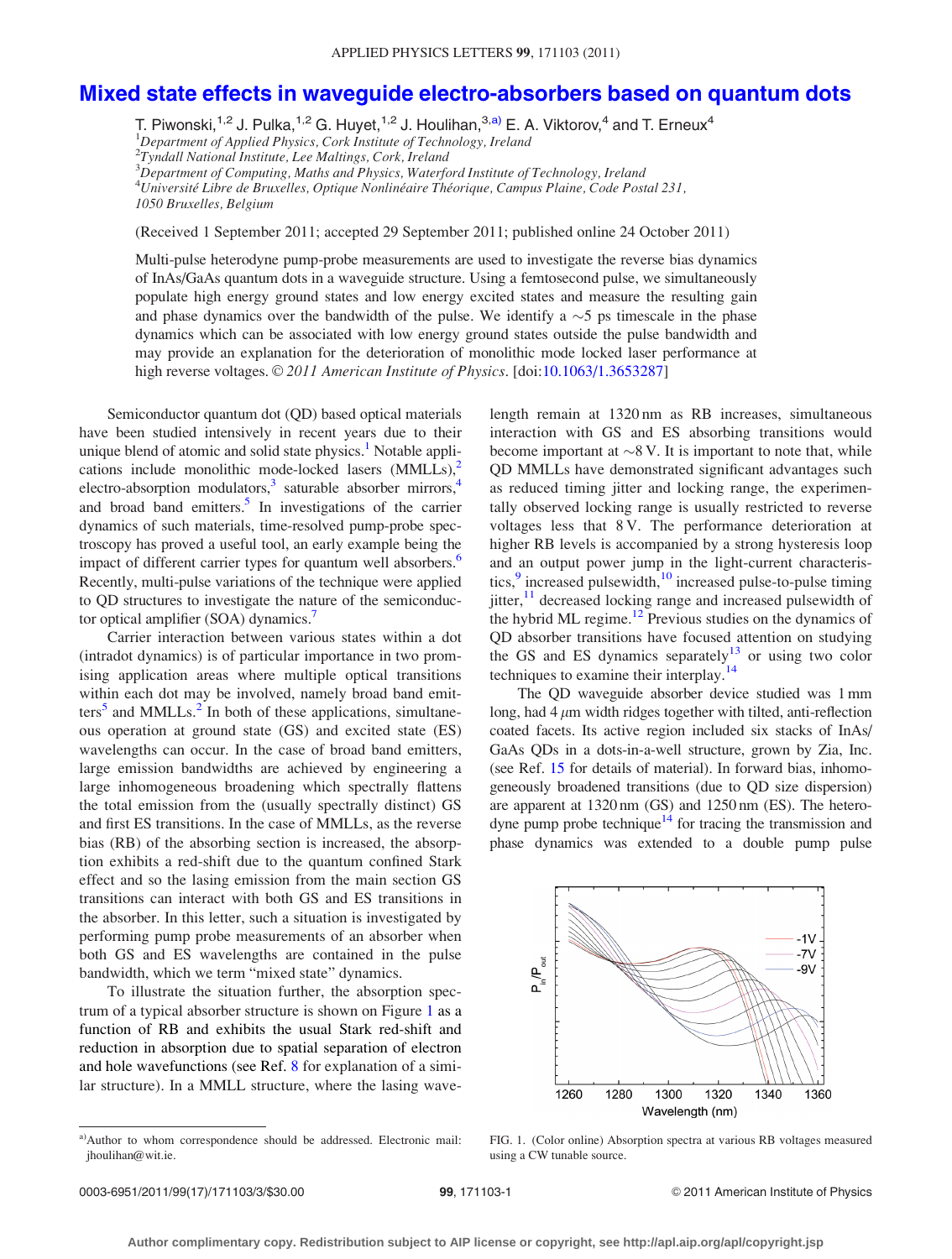configuration to more closely resemble the operating conditions in an actual 125 GHz MMLL, where both pump pulses have the same energy (see Ref. [7](#page-3-0) for a very similar approach).

Figure 2 displays the transmission and phase dynamics at a RB voltage of 1 V when the pump/probe wavelengths are centred on the GS absorption peak at 1320 nm. At this RB level, the level of absorption bleaching by the second pulse is very similar to that of the first pulse even though the absorption has not recovered to its steady state value between pulses. Thus, since both pump pulses have equal energy, we can conclude that we have almost a full bleaching of the absorption for both pulses whereby most of the states involved in the transmission must be completely populated by both pump pulses. There will still be partially populated states at the edges of the pulse's bandwidth but these have a very small effect on the transmission of the pulse. The dynamics may be fitted by a bi-exponential with associated fast  $(\sim 1 \text{ ps})$  and slow  $(\sim 20 \text{ ps})$  timescales, these low voltage timescales have been investigated previously in Ref. [13](#page-3-0).

Interestingly, the phase dynamics (Figure 2) reveals a much slower phase recovery due to cancelling contributions from either side of the absorption maximum.<sup>16</sup> However, a larger offset occurs at the second pulse when compared to the first pulse, in contrast to the absorption where the maximum transmission is the same for both pulses. We attribute this difference between absorption and phase as an effect of partially populated states on the edge of the pulses bandwidth which can be populated to a higher level after the second pump pulse. The effect of this increased population would be minimal on the transmission but, as the phase response in reverse bias is very similar to that of an atomic transition,<sup>[16](#page-3-0)</sup> these non-resonant states can play a much larger role in the overall phase behaviour.

To investigate the impact of moving to the mixed state regime, where the propagating pulses at 1320 nm interact with both high energy GS and low energy ES in the imhomogeneously broadened ensemble, the transmission and phase dynamics in high RB regime (7 V, 9 V) were recorded (Figure 3). The transmission is similar to the lower voltage case although as shown previously, the dynamics can now be fitted to a single exponential with  $\sim$ 1–2 ps timescale<sup>13</sup> and commonly attributed to tunnelling into the wetting or barrier layers.<sup>17</sup> The tunnelling timescale primarily depends on the



FIG. 2. (Color online) Transmission and phase dynamics at 1V RB, together with bi-exponential fits to the transmission (stars). The discrepency between fitted times for the first and second pulse can be attributed to the limited range of data for the first pulse.



FIG. 3. (Color online) Transmission (top) and phase (bottom) dynamics at 7V and 9V RB, together with single exponential fitting to the transmission (stars) and bi-exponential fitting to the phase at 9V (stars). Note that the biexponential components in the phase fitting are of opposite sign.

effective barrier thickness which greatly reduces at high reverse bias due to the large tilting of the band edge and so depends on the energy offset between the QD state and wetting layer. This offset is similar for both the high energy GS states and low energy ES states that are contained within the pulse bandwidth and so a similar tunnelling timescale should occur for both. Such a picture is consistent with the simple single exponential timescale that is apparent after each of the pump pulses (see Figure 3).

The phase dynamics in the mixed state regime (7 V, 9 V) is shown in Figure 3 (bottom). At 7 V, the behaviour is similar to that at lower voltages, where the phase timescale is elongated due to cancelling contributions from various spectral components as occurs in the low voltage case. However, increasing the RB to 9 V results in an unusual phase oscillation whose amplitude is greater than the amplitude of the 7 V phase signal even though the level of absorption bleaching has decreased. Neglecting the spiking in the signal (which follows the autocorrelation of the pulse and is attributed to nonlinear effects such as four wave mixing and two photon absorption), a single oscillation can be fitted by a bi-exponential where each component has opposite sign and slightly different timescale, in Figure 3, it is 4.8 ps and 4.9 ps after the first pump pulse, after the second pulse it is 4.5 ps and 4.7 ps.

This  $\sim$  5 ps timescale does not appear in the absorption dynamics at high RB which mainly involves high energy GS and low energy ES. However, due to inhomogeneous broadening, these states belong to different sized dots and so states